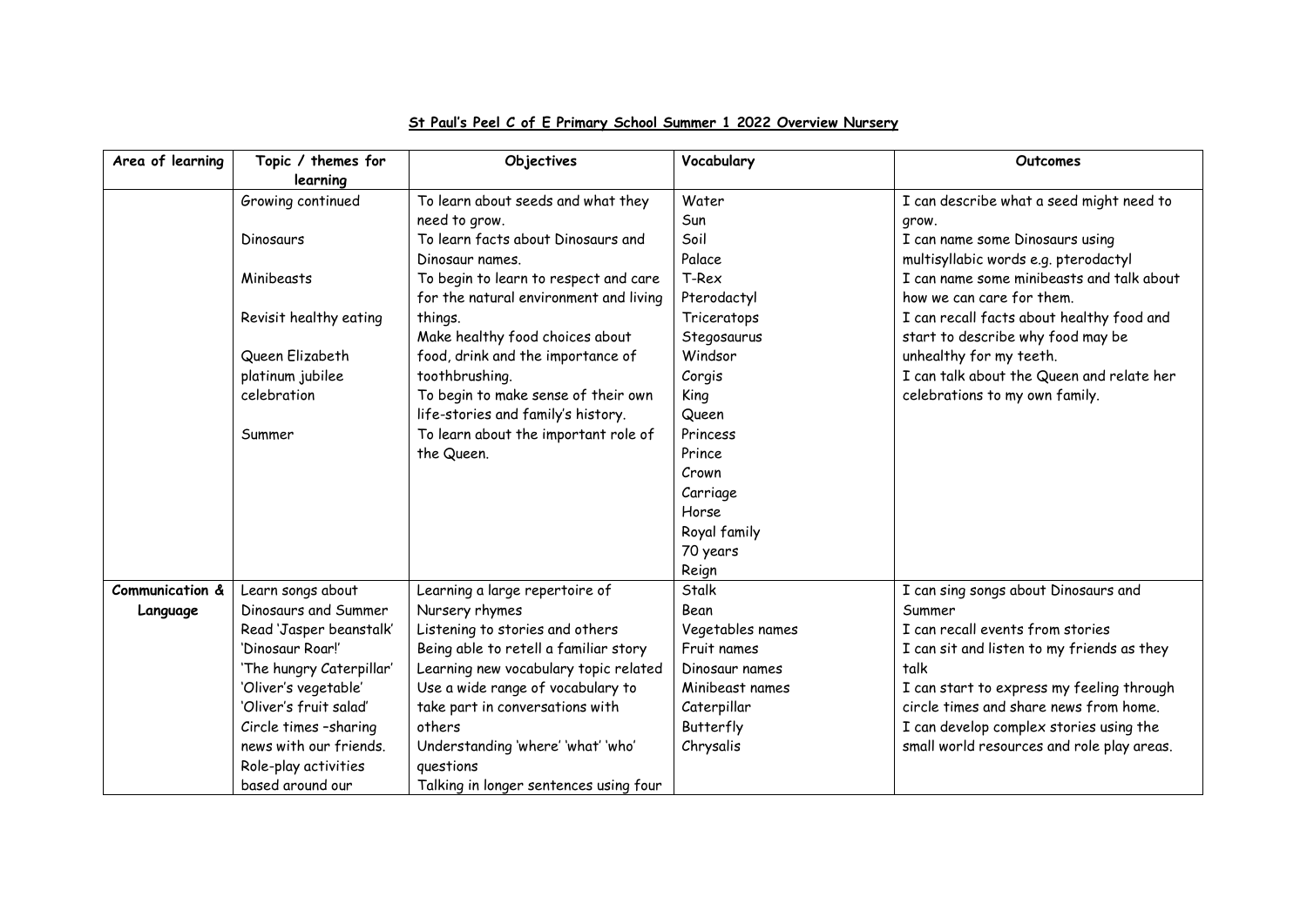|                                                                                                    | favourite stories.<br>Wellcomm activities                                                                                                                                                                                                                                                                                | to six words<br>Learn new vocabulary related to<br>topics.                                                                                                                                                                                                      |                                                                                                                                            |                                                                                                                                                                                                                                                                                                                                                                                                   |
|----------------------------------------------------------------------------------------------------|--------------------------------------------------------------------------------------------------------------------------------------------------------------------------------------------------------------------------------------------------------------------------------------------------------------------------|-----------------------------------------------------------------------------------------------------------------------------------------------------------------------------------------------------------------------------------------------------------------|--------------------------------------------------------------------------------------------------------------------------------------------|---------------------------------------------------------------------------------------------------------------------------------------------------------------------------------------------------------------------------------------------------------------------------------------------------------------------------------------------------------------------------------------------------|
| Personal, Social<br>& Emotional<br>Development<br>Jigsaw Scheme<br>of work for 3 &<br>4 year olds. | Continue to work on<br>turn taking skills and<br>developing positive<br>relationships with our<br>friends.<br>Develop appropriate<br>ways of being assertive.<br>Understand gradually<br>how other might feel.<br>Daily - place our face on<br>a Colour monster to<br>describe how we feel                               | To be able to continue to share a<br>range of resources, using my turn,<br>your turn.<br>To listen to our friends and to start<br>to gradually understand how they may<br>be feeling<br>To express our emotions in our<br>drawings<br>To follow the class rules | Happy<br>Sad<br>Calm<br>Angry<br>Loved<br>Fear<br>My turn<br>Your turn<br>Kind hands, feet, words,<br>Working together                     | I can talk about my feelings using words like<br>'happy', 'sad', 'angry' or 'worried' and<br>gradually understand how others might be<br>feeling<br>I can show different emotions in my<br>drawings and paintings, like happiness,<br>sadness, fear etc.<br>I can share with my friends<br>I can show kind hands, feet, words, to<br>others<br>I can make healthy choices about food and<br>drink |
| Physical<br>Development                                                                            | Jigsaw - 'Relationships'<br>Squiggle whilst you<br>wriggle<br>Ring games<br>Outdoor provision<br>Obstacle course<br>Mark making activities<br>using a range of medias<br>e.g. paint, foam, chalk<br>Fine and gross motor<br>skill activities<br>Digging and planting<br>See whole school<br>Salford PE scheme of<br>work | To develop fine and gross motor skills<br>To move using a range of body parts<br>To create a range of marks and start<br>to give meaning to what I have made                                                                                                    | High<br>Low<br>Stand on one leg<br>Next to<br>Jolly phonic actions for initial<br>sounds of our names and words<br>Soil<br>Water<br>Spade  | I can take part in daily squiggle sessions,<br>helping to develop my letter formation<br>I can skip, hop and stand on one leg<br>I can move, over and under equipment<br>I can give meaning to the marks I create<br>I can use one-handed tools and equipment<br>I can show a preference for a dominant<br>hand                                                                                   |
| Literacy                                                                                           | Phase 1 Phonics -<br>Letters and Sounds<br>schemes of work<br>Fiction and non-fiction<br>stories about growing,                                                                                                                                                                                                          | To continue to recognise rhyming<br>words<br>To learn sounds in our names<br>To recognise words with the same<br>initial sounds in words                                                                                                                        | Rhyming strings - cat, hat, bat<br>Initial sounds Jolly phonics<br>Songs<br>Alliteration - 'Mummy', 'me'<br>Make up our own silly words in | I can continue a rhyming string<br>I can recognise the initial sound in my name<br>I can recall information about baby animals<br>and how to grow a seed<br>I can explore with mark making and letter                                                                                                                                                                                             |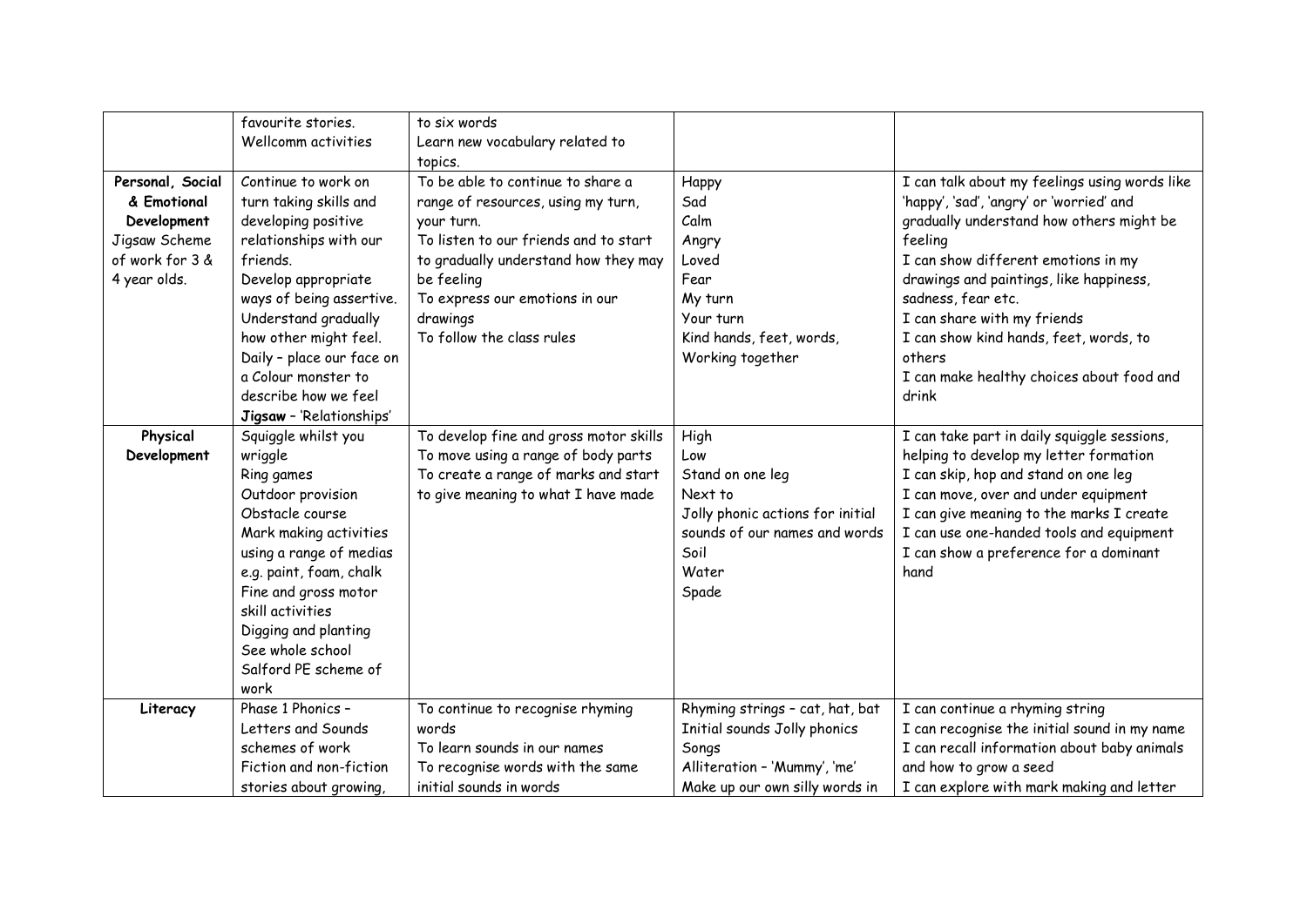|                             | the Queen, Minibeats<br>Orally retelling stories<br>with puppets and props<br>Nursery Rhymes and<br>Summer songs<br>Mark making activities<br>Name writing | To take part in a range of role plays<br>To create a range of marks and start<br>to give meaning to what I have made<br>To write some or all of the letters in<br>their names         | phonics e.g. rin, kin, lin                                                                                                                                                          | formation<br>I can start to write some or all the letters<br>in my name<br>I can start to write the initial sounds I hear<br>in words accurately<br>I can sing a range of Nursery rhymes                                                                         |
|-----------------------------|------------------------------------------------------------------------------------------------------------------------------------------------------------|---------------------------------------------------------------------------------------------------------------------------------------------------------------------------------------|-------------------------------------------------------------------------------------------------------------------------------------------------------------------------------------|------------------------------------------------------------------------------------------------------------------------------------------------------------------------------------------------------------------------------------------------------------------|
| <b>Mathematics</b>          | White Rose schemes of<br>work                                                                                                                              | To learn numbers to 7<br>1:1 counting Skills<br>Shape<br>Positional language<br>Sequence events using words such as<br>'first', 'then'                                                | One<br>Square<br>Two<br>Rectangle<br>Circle<br>Three<br>Four<br>Triangle<br>Sides<br>Five<br>Corners<br><b>Six</b><br>Points<br>Seven<br>First<br>Under<br>Then<br>Above<br>Next to | I can recognise numbers to 7<br>I can count 7 objects from a group<br>I can describe shape<br>I can combine shapes to make new shapes<br>e.g. an arch.<br>I can describe where something is using<br>positional language                                         |
| Understanding<br>the World  | Life cycles of<br>minibeasts<br>Forces<br>Floating and Sinking<br>Queen Elizabeth<br>platinum jubilee<br>celebration                                       | To describe a life cycle of a<br>Caterpillar<br>Care for living insects and talk about<br>where they live<br>Investigate why objects float or sink<br>Look at a range of celebrations | See Communication and<br>Language / Topics for<br>vocabulary.<br>Push<br>Pull<br>Floating<br>Sinking<br>Heavy<br>Light                                                              | I can understand the key features of a life<br>cycle<br>I can explore and talk about the different<br>forces I can feel<br>I can describe different celebrations<br>celebrated around the world<br>I Can make sense of my own life-story and<br>family's history |
| Expressive Arts<br>& Design | Create Summer pictures<br>Junk modelling -<br>exploring a range of<br>material<br>Continue to develop our                                                  | To explore colours and colour-mixing<br>To develop our own ideas and then<br>decide which materials to use to<br>express them<br>To take on a number of different                     | Colour names<br><b>Scissors</b><br>Sellotape<br>Masking tape<br>Triangle                                                                                                            | I can create a number of colours by colour-<br>mixing<br>I can join different materials<br>I can explore different materials and decide<br>which materials to use in my models                                                                                   |